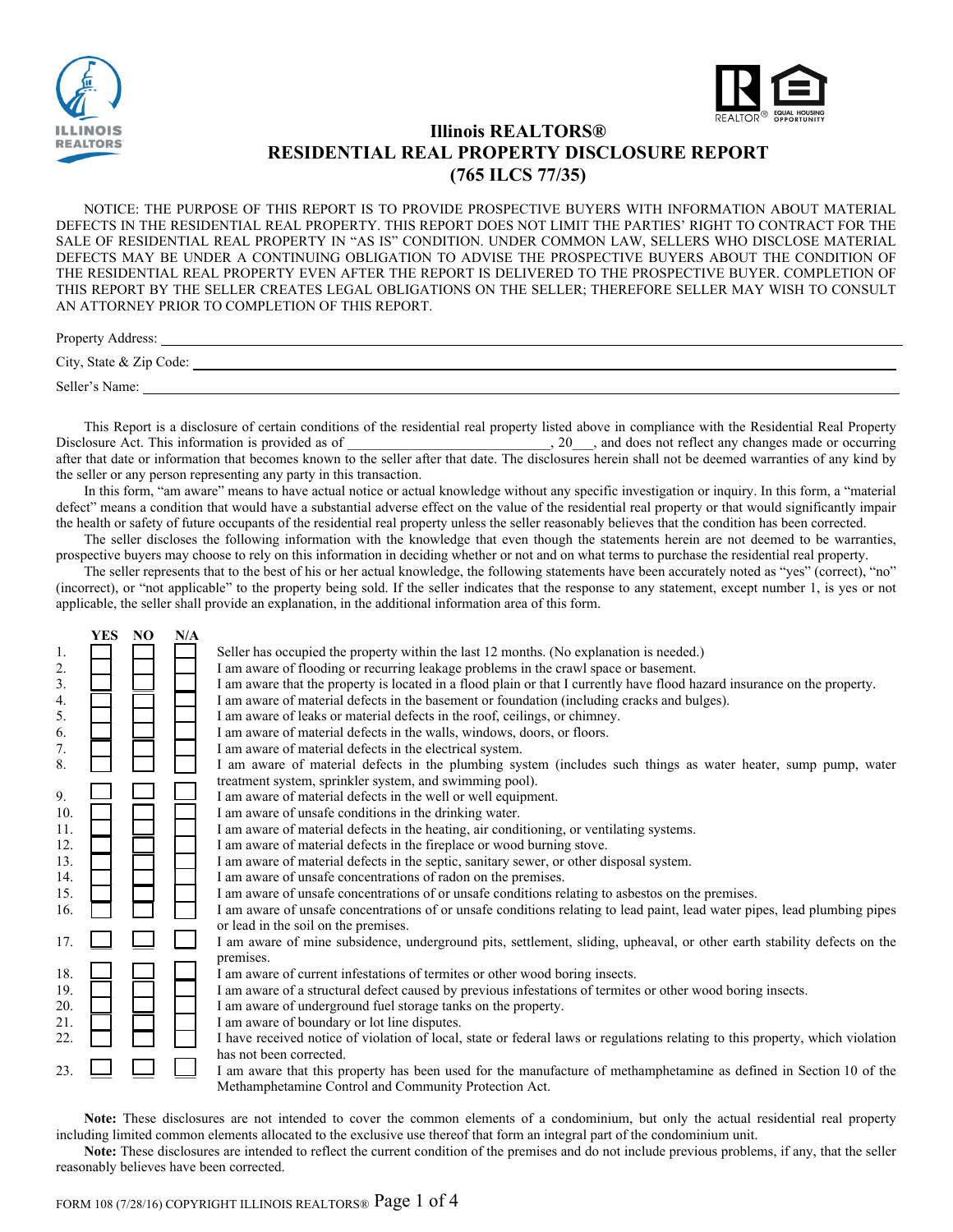If any of the above are marked "not applicable" or "yes", please explain here or use additional pages, if necessary:

Check here if additional pages used:

Seller certifies that seller has prepared this statement and certifies that the information provided is based on the actual notice or actual knowledge of the seller without any specific investigation or inquiry on the part of the seller. The seller hereby authorizes any person representing any principal in this transaction to provide a copy of this report, and to disclose any information in the report, to any person in connection with any actual or anticipated sale of the property.

| Seller: | Date: |
|---------|-------|
|         |       |
|         |       |
| Seller: | Date: |

THE PROSPECTIVE BUYER IS AWARE THAT THE PARTIES MAY CHOOSE TO NEGOTIATE AN AGREEMENT FOR THE SALE OF THE PROPERTY SUBJECT TO ANY OR ALL MATERIAL DEFECTS DISCLOSED IN THIS REPORT ("AS IS"). THIS DISCLOSURE IS NOT A SUBSTITUTE FOR ANY INSPECTIONS OR WARRANTIES THAT THE PROSPECTIVE BUYER OR SELLER MAY WISH TO OBTAIN OR NEGOTIATE. THE FACT THAT THE SELLER IS NOT AWARE OF A PARTICULAR CONDITION OR PROBLEM IS NO GUARANTEE THAT IT DOES NOT EXIST. THE PROSPECTIVE BUYER IS AWARE THAT HE MAY REQUEST AN INSPECTION OF THE PREMISES PERFORMED BY A QUALIFIED PROFESSIONAL.

| Prospective<br>Buver:<br>$\sim$ $\sim$ $\sim$ $\sim$ $\sim$ $\sim$ $\sim$ | Date: | r jme.<br>- ----- |  |
|---------------------------------------------------------------------------|-------|-------------------|--|
|                                                                           |       |                   |  |
|                                                                           |       |                   |  |

Prospective Buyer: \_\_\_\_\_\_\_\_\_\_\_\_\_\_\_\_\_\_\_\_\_\_\_\_\_\_\_\_\_\_\_\_\_\_\_\_\_\_\_\_\_\_\_\_\_\_\_\_\_\_\_\_\_\_\_\_ Date: \_\_\_\_\_\_\_\_\_\_\_\_\_\_ Time: \_\_\_\_\_\_\_\_\_

A COPY OF ARTICLE 2 OF THE RESIDENTIAL REAL PROPERTY DISCLOSURE ACT IS AFFIXED HERETO AND SHOULD BE REVIEWED BY PROSPECTIVE BUYER.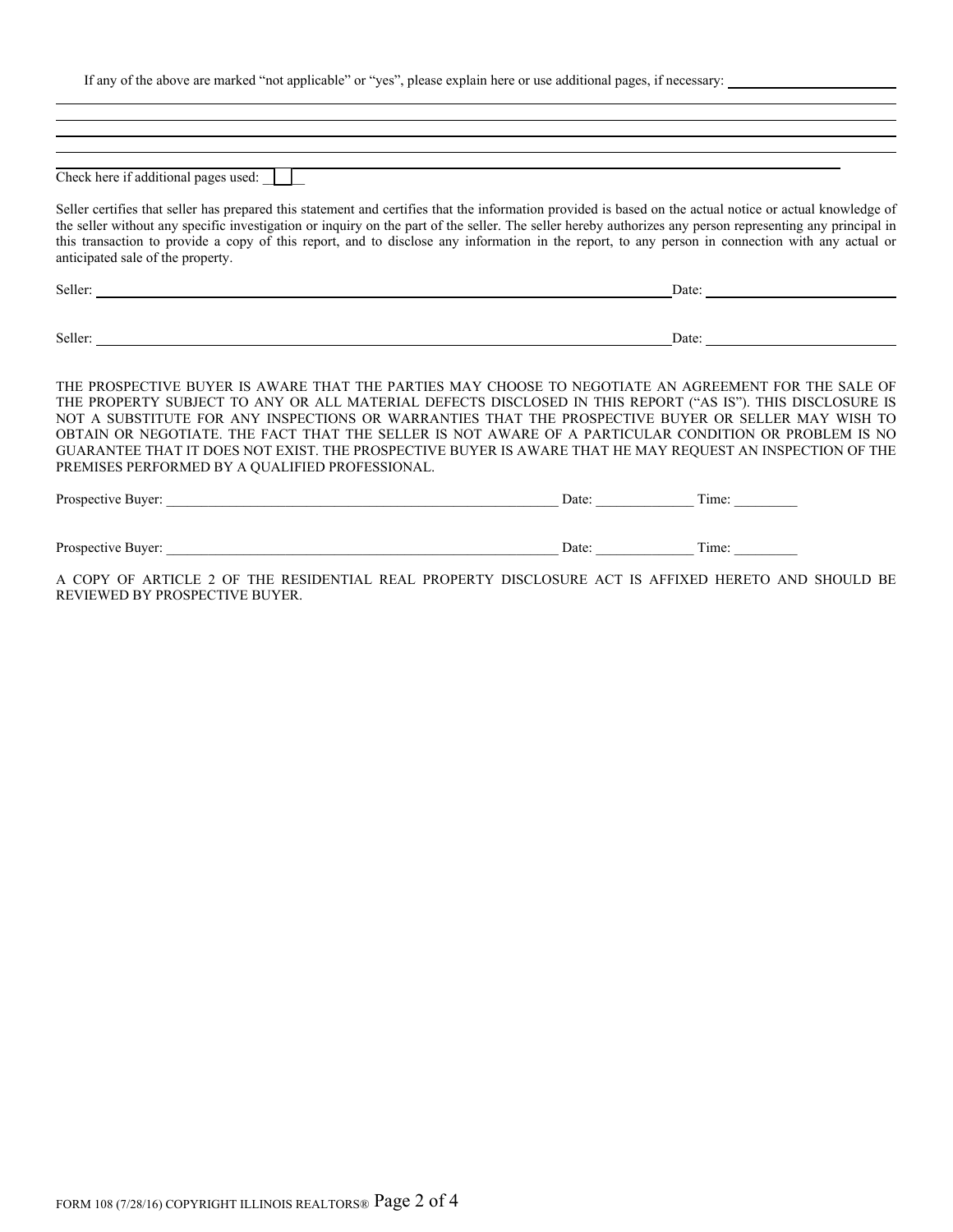## **RESIDENTIAL REAL PROPERTY DISCLOSURE ACT ARTICLE 2: DISCLOSURES 765 ILCS 77/5** *et seq.*

**Section 5. Definitions:** As used in this Act, unless the context otherwise requires the following terms have the meaning given in this section: "Residential real property" means real property improved with not less than one nor more than four residential dwelling units: units in residential cooperatives; or, condominium units including the limited common elements allocated to the exclusive use thereof that form an integral part of the condominium unit. The term includes a manufactured home as defined in subdivision (53) of Section 9102 of the Uniform Commercial Code that is real property as defined in the Conveyance and Encumbrance of Manufactured Homes as Real Property and Severance Act.

**"Seller"** means every person or entity who is an owner, beneficiary of a trust, contract purchaser or lessee of a ground lease, who has an interest (legal or equitable) in residential real property. However, "seller" shall not include any person who has both (i) never occupied the residential real property and (ii) never had the management responsibility for the residential real property nor delegated such responsibility for the residential real property to another person or entity.

**"Prospective buyer"** means any person or entity negotiating or offering to become an owner or lessee of residential real property by means of a transfer for value to which this Act applies.

Section 10. Applicability. Except as provided in Section 15, this Act applies to any transfer by sale, exchange, installment land sale-contract, assignment of beneficial interest, lease with an option to purchase, ground lease or assignment of ground lease of residential real property.

**Section 15. Applicability; Exceptions.** The provisions of this Act do not apply to the following:

(1) Transfers pursuant to court order, including, but not limited to, transfers ordered by a probate court in administration of an estate, transfers between spouses resulting from a judgment of dissolution of marriage or legal separation, transfers pursuant to an order of possession, transfers by a trustee in bankruptcy, transfers by eminent domain and transfers resulting from a decree for specific performance.

(2) Transfers from a mortgagor to a mortgagee by deed in lieu of foreclosure or consent judgment, transfer by judicial deed issued pursuant to a foreclosure sale to the successful bidder or the assignee of a certificate of sale, transfer by a collateral assignment of a beneficial interest of a land trust, or a transfer by a mortgagee or a successor in interest to the mortgagee's secured position or a beneficiary under a deed in trust who has acquired the real property by deed in lieu of foreclosure, consent judgment or judicial deed issued pursuant to a foreclosure sale.

(3) Transfers by a fiduciary in the course of the administration of a decedent's estate, guardianship, conservatorship, or trust.

- (4) Transfers from one co-owner to one or more other co-owners.
- (5) Transfers pursuant to testate or intestate succession.
- (6) Transfers made to a spouse, or to a person or persons in the lineal line of consanguinity of one or more of the sellers.

(7) Transfers from an entity that has taken title to residential real property from a seller for the purpose of assisting in the relocation of the seller, so long as the entity makes available to all prospective buyers a copy of the disclosure form furnished to the entity by the seller.

- (8) Transfers to or from any governmental entity.
- (9) Transfers of newly constructed residential real property that has not been occupied.

**Section 20. Disclosure Report; Completion; Time of Delivery.**  A seller of residential real property shall complete all applicable items in the disclosure document described in Section 35 of this Act. The seller shall deliver to the prospective buyer the written disclosure statement required by this Act before the signing of a written agreement by the seller and prospective buyer that would, subject to the satisfaction of any negotiated contingencies, require the prospective buyer to accept a transfer of the residential real property.

## **Section 25. Liability of seller**.

(a) The seller is not liable for any error, inaccuracy, or omission of any information delivered pursuant to this Act if (i) the seller had no knowledge of the error, inaccuracy, or omission, (ii) the error, inaccuracy, or omission was based on a reasonable belief that a material defect or other matter not disclosed had been corrected, or (iii) the error, inaccuracy, or omission was based on information provided by a public agency or by a licensed engineer, land surveyor, structural pest control operator, or by a contractor about matters within the scope of the contractor's occupation and the seller had no knowledge of the error, inaccuracy, or omission.

(b) The seller shall disclose material defects of which the seller has actual knowledge.

(c) The seller is not obligated by this Act to make any specific investigation or inquiry in an effort to complete the disclosure statement.

Section 30. Disclosure supplement. If, prior to closing, any seller has actual knowledge of an error, inaccuracy, or omission in any prior disclosure document after delivery of that disclosure document to a prospective buyer, that seller shall supplement the prior disclosure document with a written supplemental disclosure.

## **Section 35. Disclosure report form.** . . .[omitted]

**Section 40. Material defect**. If a material defect is disclosed in the Residential Real Property Disclosure Report, after acceptance by the prospective buyer of an offer or counter-offer made by a seller or after the execution of an offer made by a prospective buyer that is accepted by the seller for the conveyance of the residential real property, then the Prospective Buyer may, within three business days after receipt of that Report by the prospective buyer, terminate the contract or other agreement without any liability or recourse except for the return to prospective buyer of all earnest money deposits or down payments paid by prospective buyer in the transaction. If a material defect is disclosed in a supplement to this disclosure document, the prospective buyer shall not have a right to terminate unless the material defect results from an error, inaccuracy, or omission of which the seller had actual knowledge at the time the prior disclosure document was completed and signed by the seller. The right to terminate the contract, however, shall no longer exist after the conveyance of the residential real property. For purposes of this Act the termination shall be deemed to be made when written notice of termination is personally delivered to at least one of the sellers identified in the contract or other agreement or when deposited, certified or registered mail, with the United States Postal Service, addressed to one of the sellers at the address indicated in the contract or agreement, or, if there is not an address contained therein, then at the address indicated for the residential real property on the Report.

**Section 45. Effect of Act on Other Statutes or Common Law.** This Act is not intended to limit or modify any obligation to disclose created by any other statute or that may exist in common law in order to avoid fraud, misrepresentation, or deceit in the transaction.

**Section 50. Disclosure Report; Method of Delivery.**  Delivery of the Residential Real Property Disclosure Report provided by this Act shall be by:

(1) personal or facsimile delivery to the prospective buyer;

(2) depositing the report with the United States Postal Service, postage prepaid, first class mail, addressed to the prospective buyer at the address provided by the prospective buyer or indicated on the contract or other agreement; or

(3) depositing the report with an alternative delivery service such as Federal Express, UPS, or Airborne, delivery charges prepaid, addressed to the prospective buyer at the address provided by the prospective buyer or indicated on the contract or other agreement.